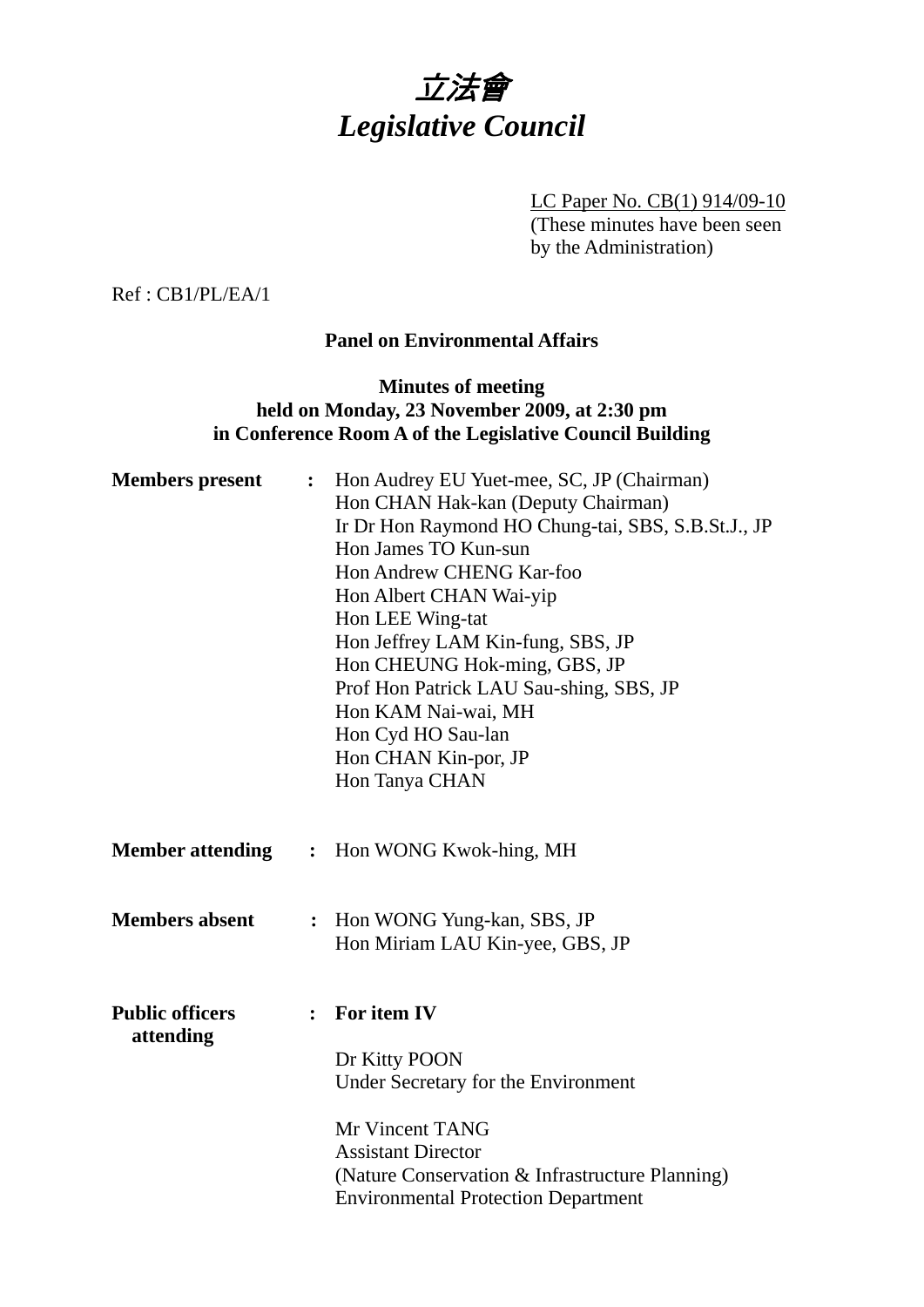|                            |                      | $-2-$<br>Mr Joseph SHAM<br>Assistant Director (Country & Marine Parks)<br><b>Agriculture, Fisheries and Conservation Department</b> |
|----------------------------|----------------------|-------------------------------------------------------------------------------------------------------------------------------------|
|                            |                      | Mr Edward WONG<br><b>Senior Marine Parks Officer</b><br>Agriculture, Fisheries and Conservation Department                          |
|                            |                      | For item V                                                                                                                          |
|                            |                      | Dr Kitty POON<br>Under Secretary for the Environment                                                                                |
|                            |                      | Mr Carlson K S CHAN<br>Deputy Director of Environmental Protection (3)<br><b>Environmental Protection Department</b>                |
|                            |                      | Mr MOK Wai-chuen<br><b>Assistant Director (Air Policy)</b><br><b>Environmental Protection Department</b>                            |
|                            |                      | Mr Edmond HO<br>Principal Environmental Protection Officer<br>(Mobile Source)<br><b>Environmental Protection Department</b>         |
| <b>Clerk in attendance</b> | $\mathbf{L}$         | Miss Becky YU<br>Chief Council Secretary (1)1                                                                                       |
| <b>Staff in attendance</b> | $\ddot{\phantom{a}}$ | Mrs Mary TANG<br>Senior Council Secretary (1)2                                                                                      |
|                            |                      | Miss Mandy POON<br>Legislative Assistant (1)4                                                                                       |

# Action

# **I. Confirmation of minutes**

(LC Paper No. CB(1) 390/09-10 — Minutes of the special meeting held on 16 October 2009)

The minutes of the special meeting held on 16 October 2009 were confirmed.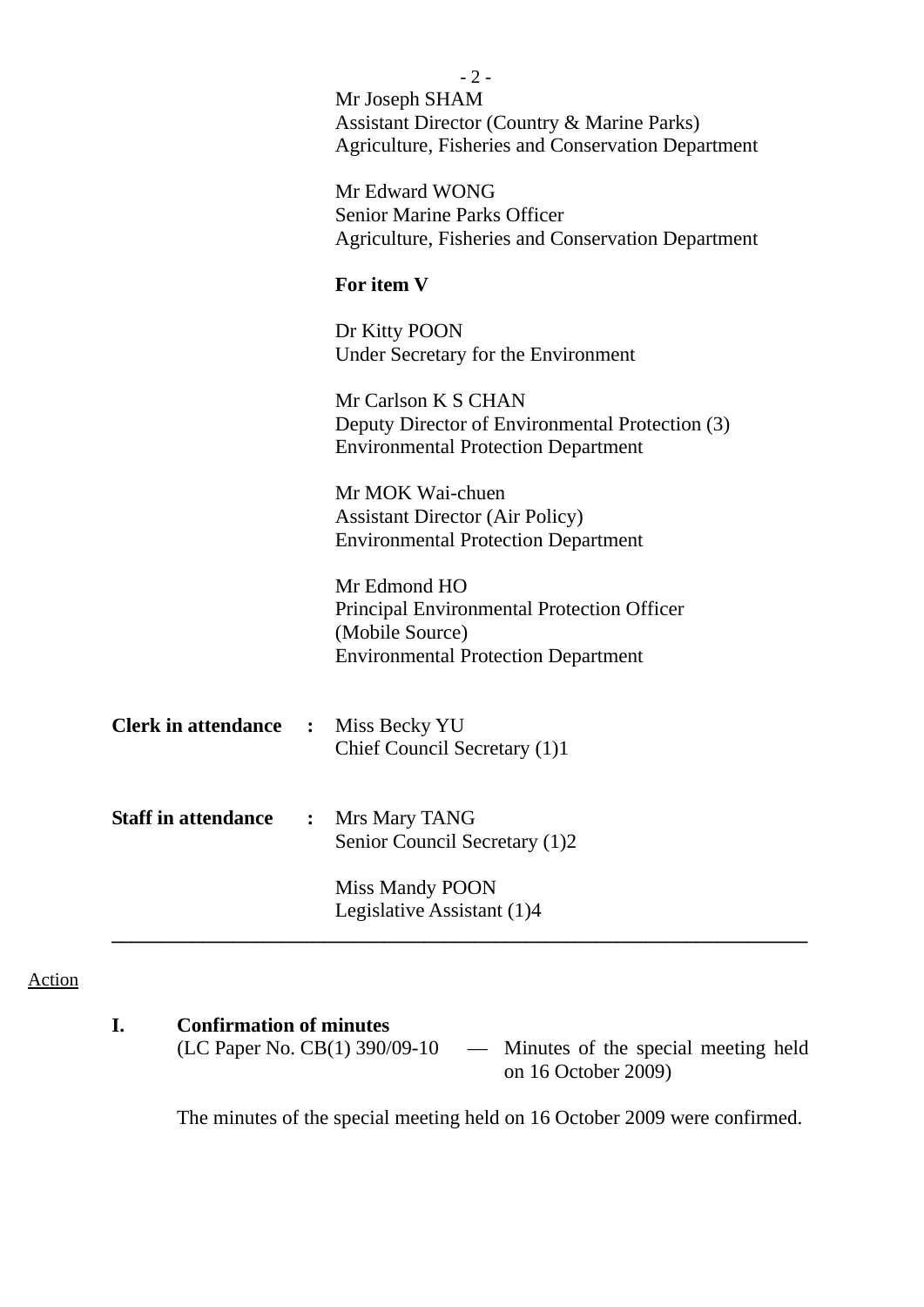## **II. Information paper issued since last meeting**

2. Members noted the following information papers which had been issued since last meeting -

- LC Paper No.  $CB(1)$  271/09-10  $\qquad$  Administration's response to the referral arising from the meeting between Legislative Council Members and Yau Tsim Mong District Council members on 4 June 2009 regarding the light pollution problem in urban area
- LC Paper No.  $CB(1)$  340/09-10(01) Submission from the Hong Kong Retail Management Association requesting for a review of the effectiveness of the environmental levy scheme on plastic shopping bags

## **III Items for discussion at the next meeting and matters arising**

| $(LC$ Paper No. CB(1) 392/09-10(01) — List of follow-up actions    |             |  |  |
|--------------------------------------------------------------------|-------------|--|--|
| LC Paper No. CB(1) $392/09-10(02)$ — List of outstanding items for |             |  |  |
|                                                                    | discussion) |  |  |

3. Members agreed to discuss the following items proposed by the Administration at the next regular meeting scheduled for Tuesday, 15 December 2009, at 10:45 am -

- (a) 341DS Harbour Area Treatment Scheme, stage 2A upgrading of Stonecutters Island sewage treatment works and preliminary treatment works; and
- (b) 359DS North District sewerage, stage 1 phase 2B.

4. Referring to the submissions from the World Wide Fund for Nature Hong Kong, the New Territories Fishermen Fraternity Association and the Hong Kong Fishermen Consortium (all tabled at the meeting) regarding the Administration's proposal to ban commercial fishing in marine parks, the Chairman suggested and members agreed that deputations should be invited to express their views at the next meeting on 15 December 2009.

5. Noting that the Secretary for the Environment (SEN) would attend the United Nations Climate Change Conference to be held in Copenhagen in December 2009, the Chairman suggested that the Administration should be requested to brief the Panel on the outcome of the Conference at the regular meeting in January 2010. Opportunity would also be taken for the Administration to brief members on the findings of the public consultation on the Review of Air Quality Objectives, the consultation of which had ended on 30 November 2009.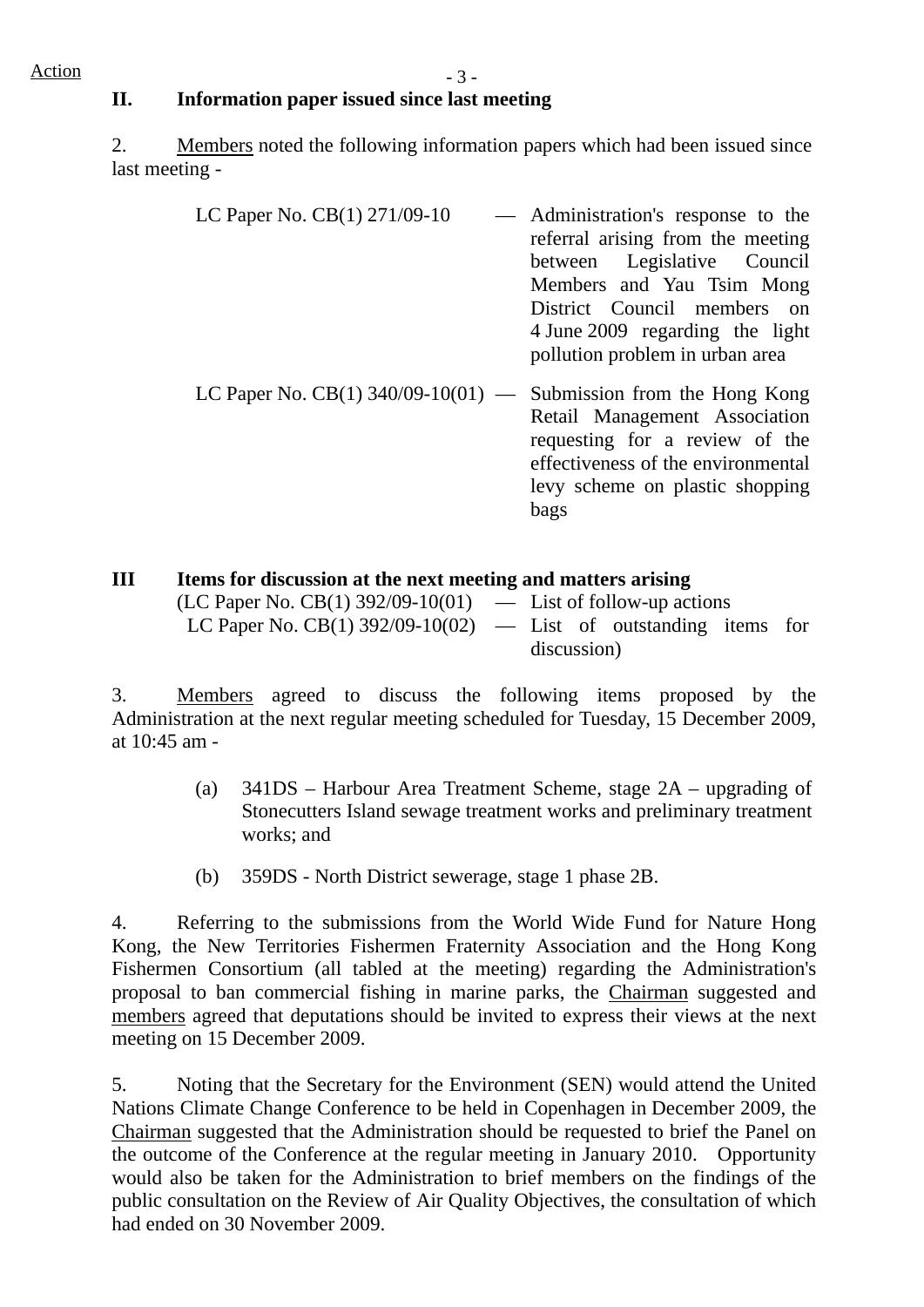6. The Chairman sought members' views on the re-activation of the Subcommittee on Combating Fly-tipping (the Subcommittee) in the current legislative session. She said that when the Subcommittee was first set up in the 2008-2009 session, it was agreed that the Subcommittee should complete its work within the session. The Subcommittee was subsequently dissolved after submission of the report on its work to the Panel in August 2009.

7. Mr LEE Wing-tat supported that the Subcommittee should be reactivated, and that it should resume work as soon as possible given the prevalence of fly-tipping and illegal land filling activities. His views were shared by Mr CHEUNG Hok-ming who said that joint efforts should be taken by the Administration and Heung Yee Kuk to combat the fly-tipping problem. The Chairman concluded that the Panel supported the re-activation of the Subcommittee. As regards commencement of work of the Subcommittee, the Chairman advised that according to House Rule 26(a), the maximum number of subcommittees on policy issues appointed by the House Committee (HC) and Panels that might be in action at any one time was eight. As there were already nine such subcommittees in action, the Subcommittee would automatically be put on the waiting list, and would not be able to commence work until two existing subcommittee finished its work, or unless HC so approved. Mr LEE opined that the Subcommittee should commence its work as soon as possible without having to await the completion of the work of two existing subcommittees, which might take months. With members' support, the Chairman said that a paper would be submitted to HC seeking approval to reactivate the Subcommittee and to allow it to commence work immediately.

8. The Chairman also reminded members of the joint meeting with the Panel on Development on Thursday, 10 December 2009, at 8:30 am to discuss the subject of "Green buildings".

(*Post-meeting note*: The joint meeting was subsequently postponed to 14 December 2009, at 10:45 am to avoid clashing with the anticipated extension of the Council meeting.)

# **IV. Banning of commercial fishing in marine parks**

| $(LC$ Paper No. $CB(1)$ 392/09-10(03) — Administration's paper on banning |                                                                     |
|---------------------------------------------------------------------------|---------------------------------------------------------------------|
|                                                                           | of commercial fishing in marine                                     |
|                                                                           | parks                                                               |
|                                                                           | LC Paper No. CB(1) $392/09-10(04)$ — Paper on banning of commercial |
|                                                                           | fishing in marine parks prepared by                                 |
|                                                                           | the Legislative Council Secretariat)                                |

9. The Chairman said that the banning of commercial fishing in marine parks was last discussed at the Panel meeting on 21 January 2009, during which the Administration was requested to report to the Panel outcome of consultation with the affected fishermen.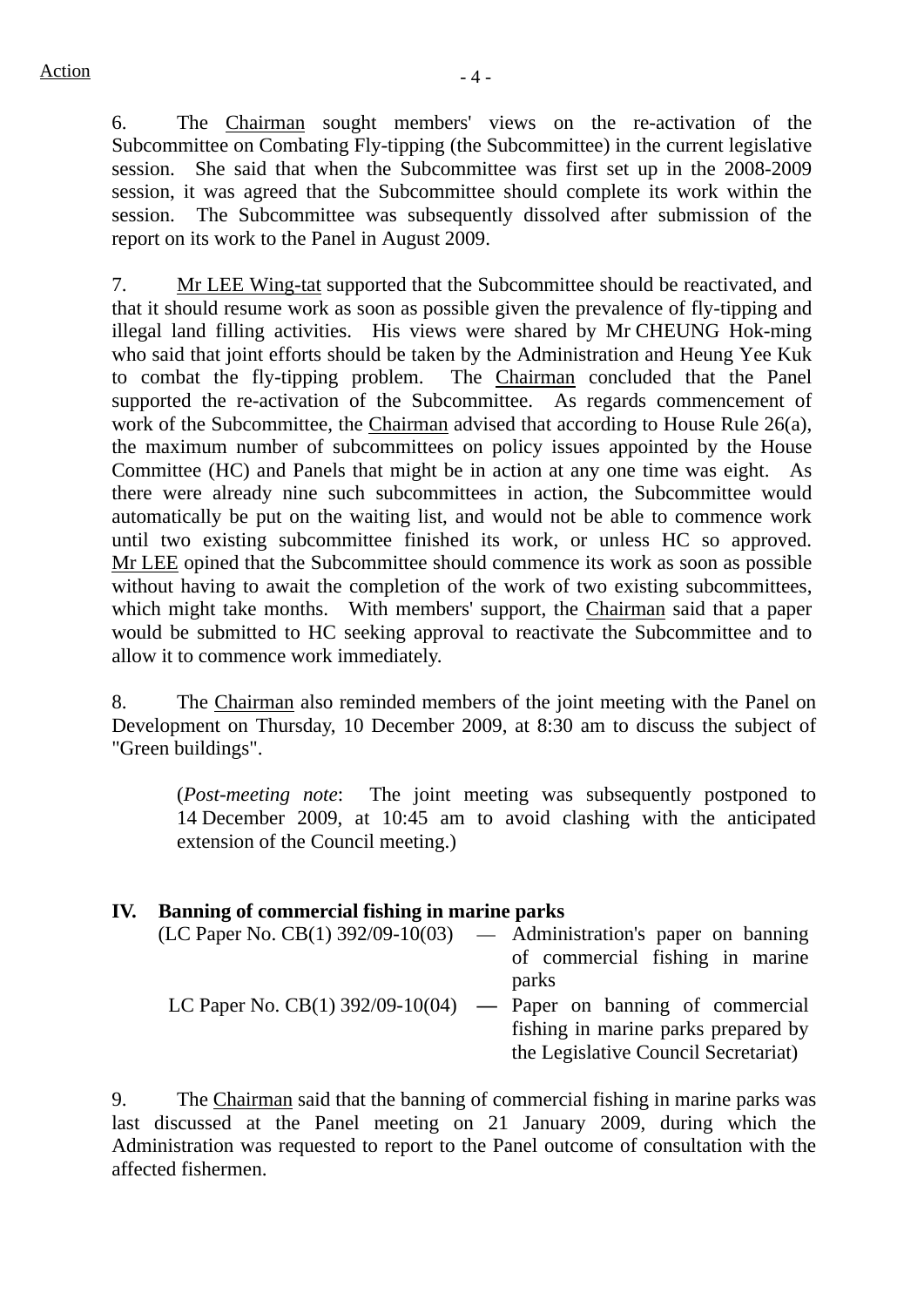#### Consultation with affected fishermen

10. The Under Secretary for the Environment (USEN) said that pursuant to the Panel's request, the Administration had consulted and liaised with the relevant fishermen associations on the proposal to ban commercial fishing in marine parks. In general, the fishermen associations and fishermen both indicated that, should they be banned from conducting commercial fishing in marine parks, the Government should put in place suitable measures in order to alleviate the impact that the policy initiative would bring to them. The permit holders of existing marine parks generally were of the view that providing them Ex-gratia Allowance (EGA) could alleviate the impact of the ban. The Government would follow up on the views gathered from the consultation exercise, and would make reference to the established mechanism of providing EGA to fishermen who were affected by marine development works (the amount would be equivalent to the notional value of seven years' fish catch in the affected waters) in alleviating the impact of the ban. The Administration would set up an inter-departmental working group to handle all EGA applications submitted by affected fishermen.

11. The Assistant Director (Nature Conservation & Infrastructure Planning) said that the Administration had consulted the relevant District Councils (DCs), including Tai Po DC, North DC and Tuen Mun DC, on the proposed ban on commercial fishing in marine parks. They generally agreed that the Government should take measures to protect the ecology and resources in the marine parks, but were concerned about the impact of ban on the livelihood of affected fishermen. They suggested that the Administration should consider providing EGA to the affected fishermen and consult the latter in this respect. The Assistant Director (Country & Marine Parks) (AD(C&MP) added that the Administration had conducted seven rounds of consultation with affected fishermen since March 2009. These included consultation meetings with 57 permit holders of marine parks at Ap Chau, Kat O, O Pui Tong, Sai Lau Kong and Sha Tau Kok on 4 March 2009 at the Sha Tau Kok Community Hall, 49 permit holders of marine parks at Cheung Chau, Castle Peak Bay, Ma Wan, Tung Chung, Tai O on 6 March 2009 at the Tuen Mun District Council Office, as well as 70 permit holders and 20 non-permit holders of marine parks at Sam Mun Chai, Shum Wan, Tap Mun, Tai Po, Yung Shue O on 9 March 2009 at the Tai Po District Council Office. Further consultation meetings with 25 permit holders were held on 15 May 2009 at the Ko Lau Wan Village Hall, and 32 permit holders at the Tap Mun Village Hall on 20 May 2009. The Administration also met with the Hong Kong and Kowloon Fishermen Fraternity Association and the New Territories Fishermen Fraternity Association on 17 August and 24 September 2009 respectively.

12. Mr KAM Nai-wai questioned why no consultation meetings were held at the Southern District where most of the fishermen resided and where the Hong Kong Fishermen Consortium was located. AD(C&MP) explained that consultation meetings with fishermen were held at the venues close to the fishing grounds at the existing marine parks. Further meetings would be held with affected fishermen in different districts.

13. Contrary to the Administration's saying that it had consulted the fishermen associations which were agreeable to the ban if suitable measures were put in place to alleviate the impact on affected fishermen, Mr Jeffrey LAM noted that the two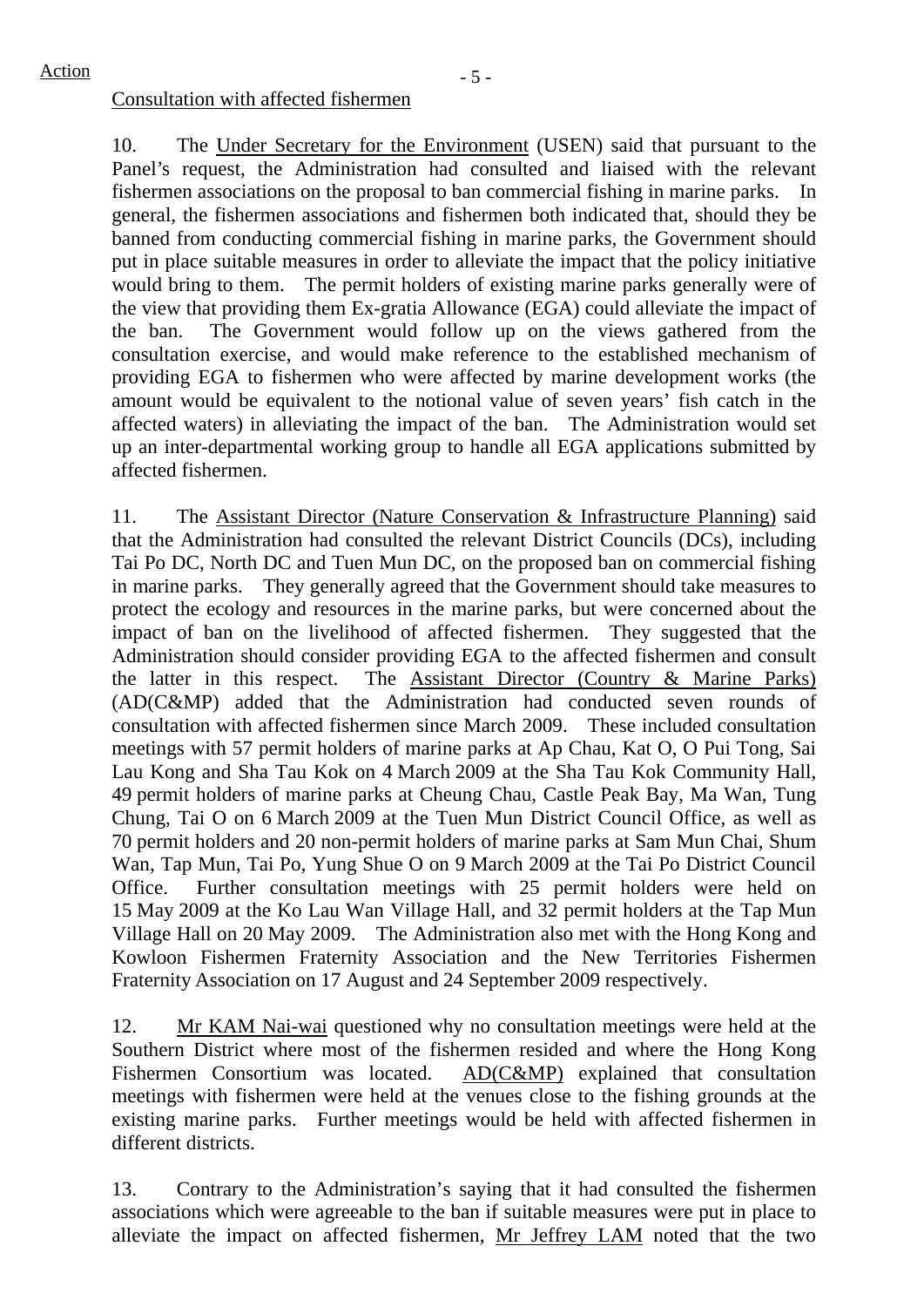$Action$  - 6 -

fishermen associations had stated in their submissions tabled at the meeting that they had not been adequately consulted, and that they were opposed to the ban. On behalf of Mr WONG Yung-kan, who was unable to attend the meeting, Mr CHAN Hak-kan raised objection to the proposed ban on the following grounds -

- (a) it was unfair to hold local fishermen responsible for damaging the marine habitat and fishery resources which was in fact caused by cross-border illegal fishing activities involving the use of trawlers;
- (b) fishermen were strongly opposed to the ban as this would result in the cancellation of fishing permits of bona fide fishermen which would seriously affect their livelihood;
- (c) the Administration had not stated in the information paper the objections raised by the associations during consultation;
- (d) details of the compensation package as well as the measures to alleviate the impact of the ban had yet to be provided by the Administration; and
- (e) the setting of the EGA at an amount equivalent to the notional value of seven years' fish catch in the affected waters would not be sufficient to compensate the impact of the ban on the livelihood of affected fishermen.

Mr CHAN added that Members belonging to the Democratic Alliance for Betterment and Progress of Hong Kong and the Tai Po DC would not support the ban unless the Administration reached a consensus with the affected fishermen.

14. USEN said that divergent views had been received during the consultation on the proposed ban. Further views from affected fishermen would be sought on the measures to alleviate the impact of the ban and efforts would be made to reach a consensus with them. Apart from EGA equivalent to the notional value of seven years' fish catch in the affected waters, consideration would be given to assisting the affected fishermen to find alternative employment, including job opportunities arising from the development of ecotourism in geological parks and artificial reefs. In combating cross-border illegal fishing activities, the Agriculture, Fisheries and Conservation Department (AFCD) had been working in concert with the relevant Mainland authorities. The proposed ban would in effect assist both sides in taking enforcement actions against these activities. The Chairman opined that the Administration should have included the outcome of consultation in its paper as members would need such information to consider whether they would support the proposed ban or not. At members' request, the Administration agreed to provide a paper setting out the details and outcome of consultation with relevant DCs, fishermen associations and fishermen.

Admin

15. Mr CHEUNG Hok-ming said that the designation of marine parks as a means to protect the marine ecology had the support of the Tai Po DC. In the light of concern about the impact of designation on the livelihood of bona fide fishermen, the Administration had agreed to issue fishing permits to enable them to continue fishing in the marine parks. He failed to understand why the Administration had proposed to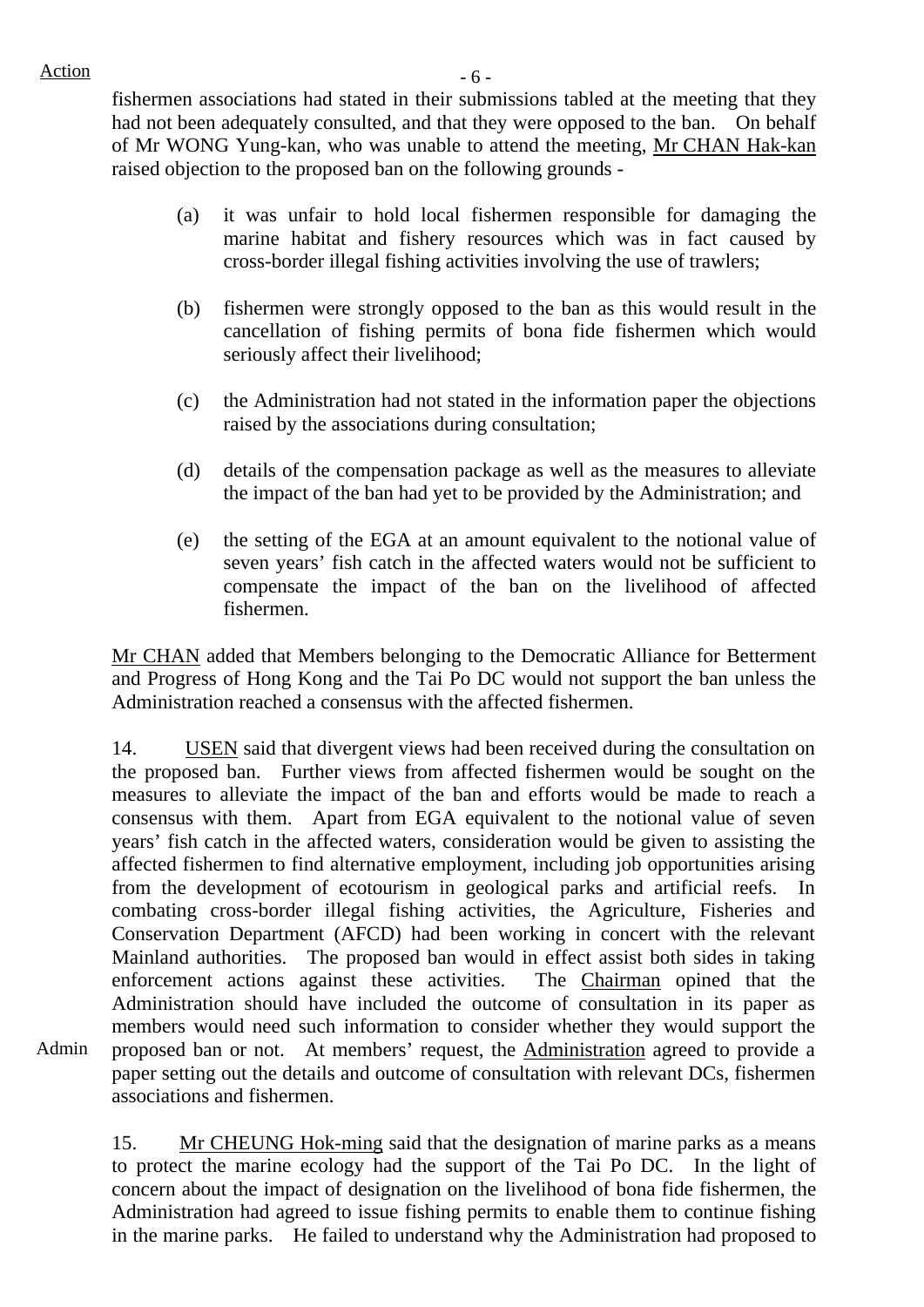stop issuing the fishing permits to bona fide fishermen, and resort to compensate them with EGA instead. While agreeing that the Administration should be reprimanded for not reflecting adequately the views gathered at the public consultation with fishermen associations, Mr KAM Nai-wai enquired about the policy intent of banning commercial fishing in marine parks. Mr Jeffrey LAM also enquired if commercial fishing was so harmful to the marine ecology in marine parks that warranted the ban. He was concerned that the ban would be extended to cover more marine areas in Hong Kong, thereby further affecting the livelihood of fishermen.

16. USEN said that there were currently four marine parks covering about 2% of Hong Kong waters. The proposed ban was meant to protect the marine ecology and fishery resources in marine parks, since commercial fishing was deleterious to the marine ecology. With the banning of commercial fishing in marine parks, the marine biodiversity and fishery resources would be significantly recovered in 10 years' time. After the marine parks were relieved of fishing pressure, there would be an increase in fishery resources not only within the marine parks, but also to the adjacent waters, hence benefiting the overall marine environment. While consideration would be given to designating more marine parks following the establishment of geological parks, the total area of marine parks would not exceed 4% of Hong Kong waters. In other words, bona fide fishermen would still have sufficient fishing grounds for commercial fishing in Hong Kong waters. In addition, the Food and Health Bureau would formulate plans and measures on the development of sustainable fisheries. To alleviate the impact of the proposed ban, the Administration would consider providing the affected fishermen with EGA and other forms of assistance.

17. Mr KAM Nai-wai asked if the fishery resources were centralized in the marine parks. AD(C&MP) said that the reduction in fishing activities inside marine parks would indeed help rehabilitate the fishery resources and benefit the adjacent waters in the long run. By way of illustration, the no-fishing core areas in Tung Ping Chau Marine Park showed a progressive increase in finfish biomass from 2005 onwards. The effect would be more pronounced with the implementation of the ban on commercial fishing in marine parks. In response to Mr KAM's further question on the number of families to be affected by the proposed ban, USEN said that AFCD had issued 380 fishing permits to bona fide fishermen. The number of families to be affected would be more or less the same.

18. Mr CHEUNG Hok-ming enquired whether the ban would apply to fishing permits of local residents, and whether non-local residents could apply for such permits. AD(C&MP) said that the ban would not apply to fishing by local residents as their fishing was primarily confined to small-scale cage trapping, hand lining and hand netting only. Unlike commercial fishing which used large quantities of gill net, purse seine, long line and hand trawl, fishing activities by local residents were in small scale and conducted sporadically which would have limited impacts on marine habitats. As regards issuance of fishing permits to non-local residents, AD(C&MP) said that following meetings with the village representatives and residents of Tung Ping Chau, it was agreed that former residents returning from overseas satisfying the eligibility criteria could apply for fishing cards from AFCD in order to fish in the marine parks.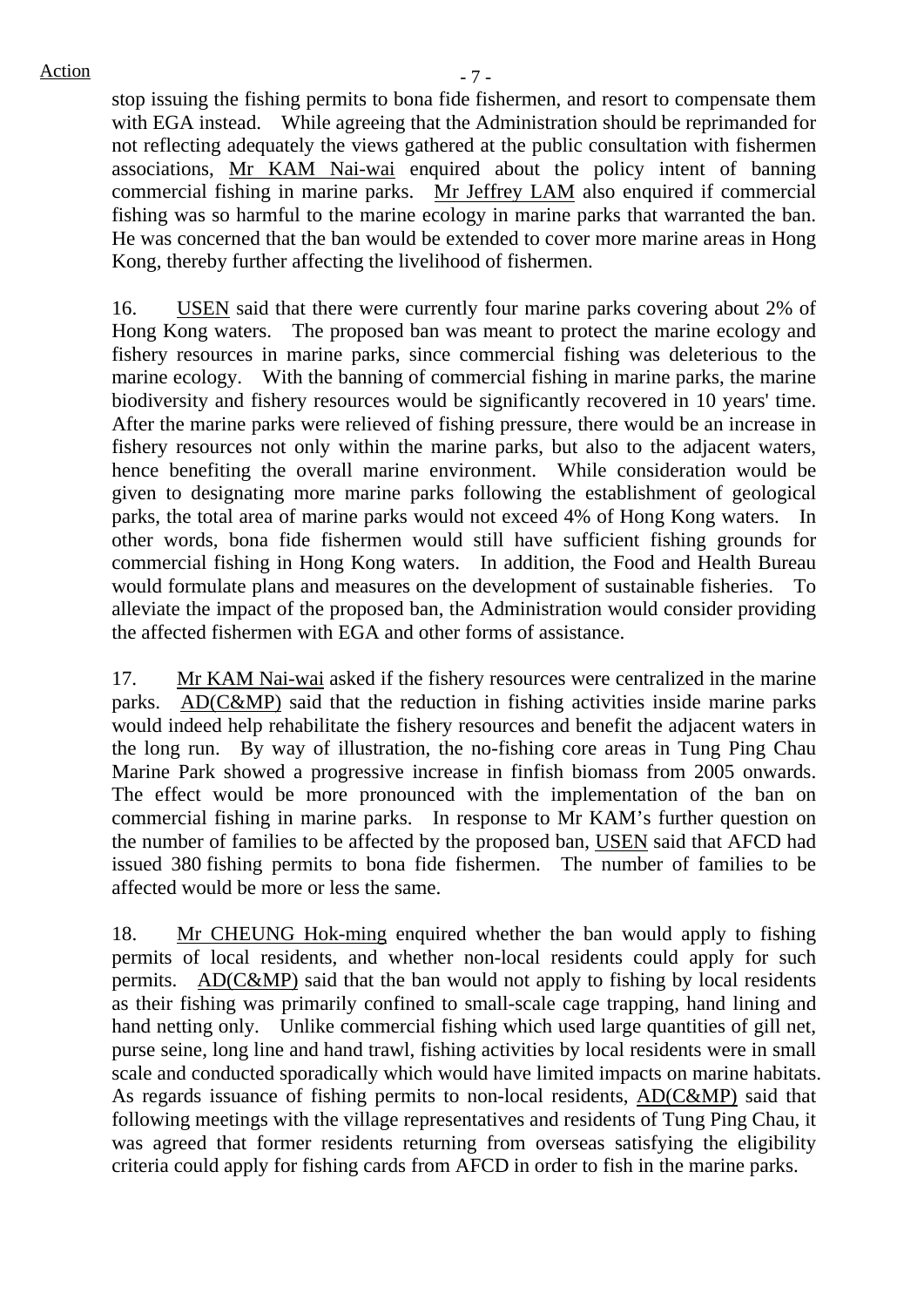Admin

 $Action$   $-8$  -19. Mr Albert CHAN expressed grave disappointment that the Environmental Protection Department and AFCD had paid no heed to the livelihood of bona fide fishermen, who had much difficulty in earning a living because the former had not done enough to protect and develop fishery resources. He recalled that the provision of EGA equivalent to the notional value of seven years' fish catch in the affected waters had been proposed as a temporary relief to fishermen after he had had several rounds of discussion with the Administration in the 1990s. It was also at that time when the then Secretary for Economic Services had suggested the development of artificial reefs in marine parks to improve the fishery resources in Hong Kong. He found it objectionable that the Administration now proposed to ban commercial fishing in marine parks, and to offer EGA to the affected fishermen. Such arrangements would have adverse impact on the livelihood of fishermen. He added that it was most unfair that local residents and village representatives as well as those returning from overseas could be allowed to continue fishing in marine parks while bona fide fishermen were banned from doing so. He called upon other members to object to the proposed ban on commercial fishing in marine parks. The Administration should withdraw the proposal and re-submit plans to develop the fishery resources in Hong Kong, including restrictions on the mode of fishing as well as the size and number of fish and marine organisms which could be caught. In response, USEN stressed the need to protect the marine habitat and fishery resources. She said that the Administration would discuss with the affected fishermen on measures to alleviate the impact of the ban on their livelihood.

## Calculation of EGA

20. Given the contribution of fishermen to the economy of Hong Kong in the past, Mr Jeffrey LAM emphasized the need for measures to alleviate the impact of the ban on the affected fishermen. USEN said that apart from EGA, the Administration would try to identify alternative employment opportunities for them. These might include jobs arising from the development of eco-tourism. Training as appropriate would be provided to the affected fishermen in facilitating the change of job.

21. Miss Tanya CHAN said that there was a need to ascertain the impact of the proposed ban on the fish catch of local fishermen to determine the amount of EGA to be granted. USEN said that according to past experience, the amount of fish catch in the four marine parks was around \$10 million per year which represented a very small percentage of the total fish catch in Hong Kong. Based on the notional value of seven years' fish catch in the affected waters, the estimated amount of EGA was around \$150,000 per permit holder. Mr Albert CHAN questioned why the proposed EGA was much higher than that offered to the fishermen affected by the reclamation of Penny's Bay. At members' request, the Administration agreed to provide the percentage contribution of fish catch from the four marine parks, and the basis for calculating EGA with reference to that adopted for affected fishermen in the case of the Penny's Bay.

22. In response to Miss Tanya CHAN's further question on the time for recovery of fishery resources in marine parks after fishing pressure was relieved as a result of the ban, USEN said that a significant increase in fishery resources inside the marine parks was expected within 10 years after the imposition of the ban.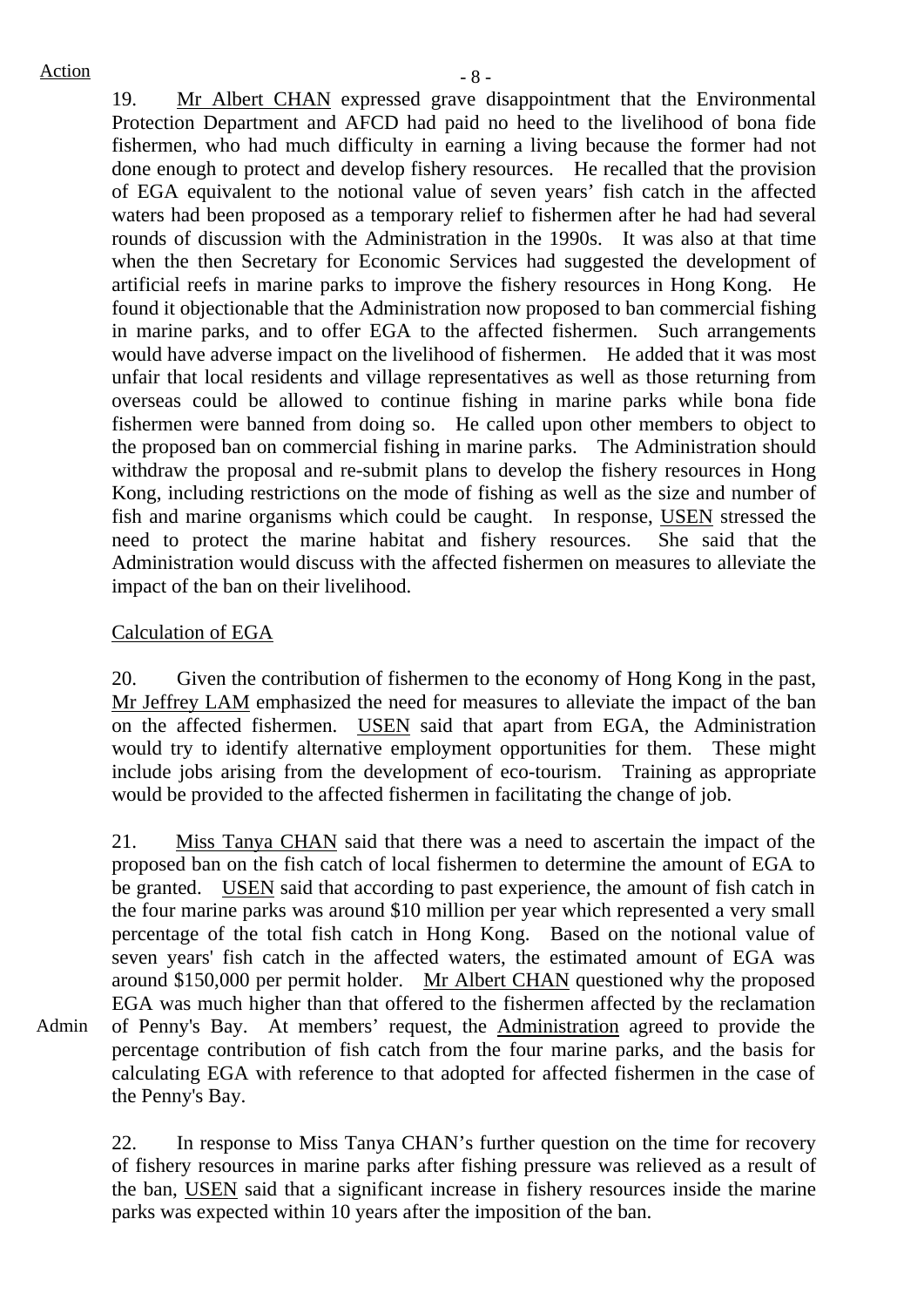#### Development of sustainable fisheries

23. Mr WONG Kwok-hing considered that a long-term policy to ensure sustainability of the fishing industry and the livelihood of fishermen was more worth pursuing than the proposed ban on commercial fishing. He held the view that the Environment Bureau (ENB) was not familiar with the fishing industry and was only concerned about the protection of marine ecology in marine parks. As the proposed ban would in effect force local fishermen out of business, he could not support the proposal. USEN said that the Administration would endeavour to identify measures to assist the affected fishermen with a view to alleviating the impact of the ban. It was worth noting that a consultancy study on the direction and long-term goals for sustainable development of local fishery industry had been completed, and the findings were being examined by the Food and Health Bureau (FHB). Given the latest development, Mr WONG opined that consideration should be given to withdrawing the proposed ban until release of the outcome of the study. There should be more coordination between ENB and FHB in the future development of sustainable fisheries.

## Enforcement against illegal fishing activities

24. Mr WONG Kwok-hing noted from the fishing associations' submissions that Government's efforts were targeting at local fishermen rather than cross-border illegal fishing activities. He enquired whether local fishermen were allowed to fish in all Hong Kong waters, and whether there was estimate on the number of Mainland fishermen fishing in Hong Kong waters. AD(C&MP) said that local fishermen were allowed to fish in all Hong Kong waters except that in marine parks where only non-trawling fishing with permit would be allowed. As for Mainland fishermen, their vessels were not normally allowed to enter Hong Kong. In response to Mr CHEUNG Hok-ming's enquiry on the joint enforcement actions taken by both sides to combat illegal fishing activities, AD(C&MP) said that there were some 10 prosecution cases in the past year. Statistics on the enforcement actions against Mainland fishermen could be provided for members' reference.

#### **V. Introduction of Euro V standard for motor vehicle fuel**

| $(LC$ Paper No. $CB(1)$ 392/09-10(05) — Administration's paper       | on                              |
|----------------------------------------------------------------------|---------------------------------|
|                                                                      | introduction of Euro V standard |
|                                                                      | for motor vehicle fuel          |
| LC Paper No. CB(1) $392/09-10(06)$ — Paper on introduction of Euro V |                                 |
|                                                                      | standard for motor vehicle fuel |
|                                                                      | prepared by the Legislative     |
|                                                                      | Council Secretariat (background |
|                                                                      | brief)                          |

25. USEN briefed members on the Administration's proposal to tighten the specifications of motor vehicle diesel and unleaded petrol to Euro V standards with effect from 1 July 2010.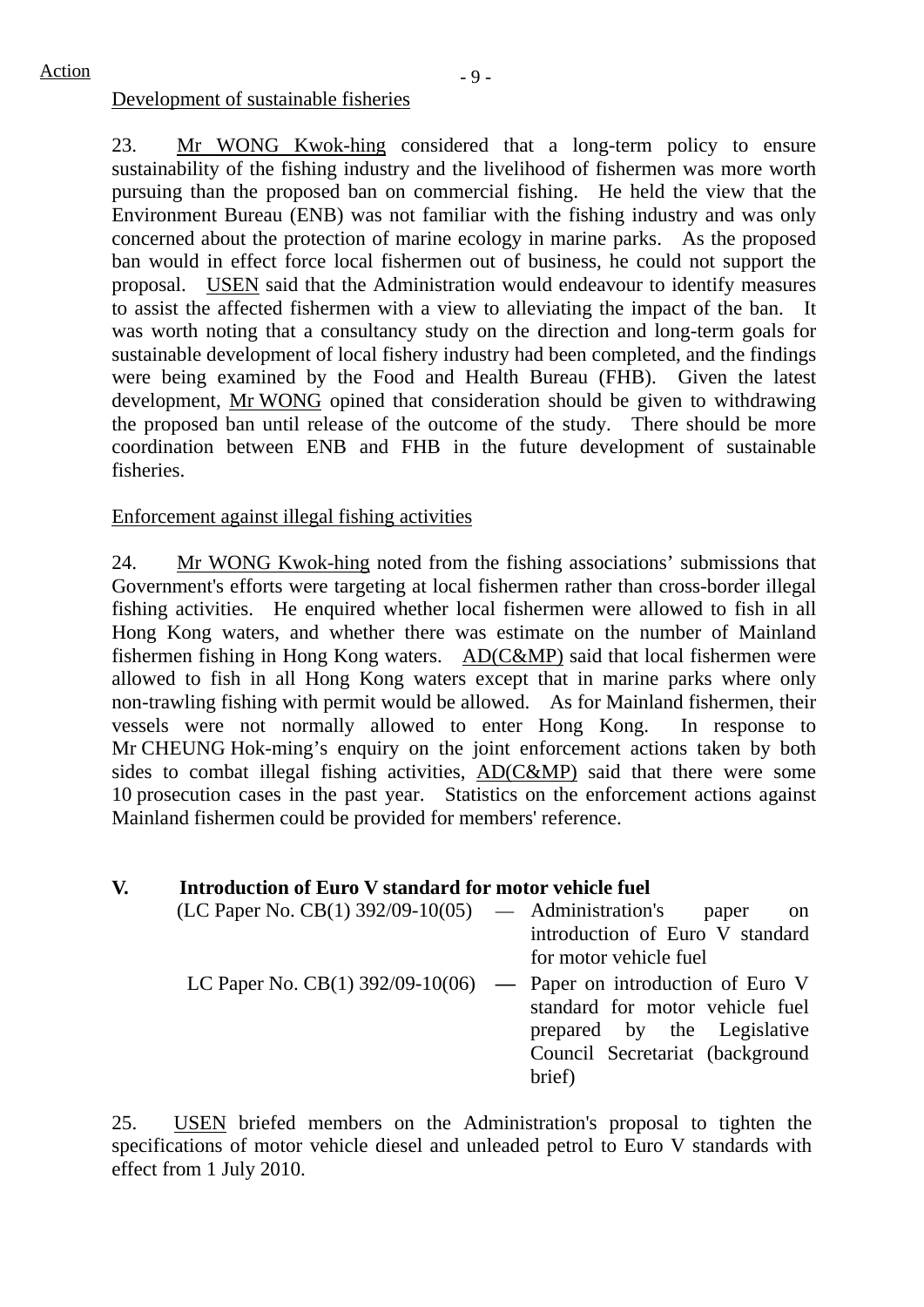## Compatibility of Euro V fuels with existing vehicles

26. While supporting the proposal which would help reduce emissions from vehicles, Mr CHAN Kin-bor enquired if Euro IV vehicles could be able to switch to use Euro V motor vehicle fuels, and whether assessment had been made to ascertain the effect of the switch on the performance of vehicles. Expressing similar concern, Mr WONG Kwok-hing noted that professional drivers had reservation about the switch because the use of Euro V diesel by Euro IV diesel vehicles would lead to frequent breakdown. He enquired if the Administration had consulted the trades on the use of Euro V vehicle fuels. Given that Euro V vehicle emission standards had yet to be implemented in Hong Kong partly because Japan, the major importer of heavy duty commercial vehicles, required more time to produce Euro V compliant vehicles, he failed to see the urgency for tightening the specifications of motor fuels to Euro V fuel standards with effect from 1 July 2010. Mr KAM Nai-wai also enquired about the timeframe for the implementation of Euro V vehicle emission standards.

27. In response, USEN said that no specific timeframes had been set for the implementation of Euro V vehicle emission standards since a sufficient supply of compliant Euro V vehicles had yet to be secured from Japan. The Administration would keep the situation under review and revisit the matter taking into account the supply of compliant vehicles. Given that there was a wide availability of Euro V motor vehicle fuels, and that there were no incompatibility problems for existing vehicles, including Euro IV vehicles, to use Euro V motor vehicle fuels (i.e. for both diesel and petrol), it was relatively easier to tighten the specifications of motor vehicle fuel standards to Euro V standards. It was expected that the amount of sulphur dioxide emissions would be reduced by 80% as a result of the switch. USEN assured members that the transport trades would be consulted before making the Euro V vehicle emission standards statutory requirements.

28. Mr WONG Kwok-hing requested to put in the record the Administration's undertaking on consultation with the trades before implementing the Euro V vehicle emission standards. Apart from the views of the oil companies, he asked whether the views of the transport trades had been sought in respect of the compatibility of vehicles with Euro V fuels. The Assistant Director of Environmental Protection (Air Policy) (ADEP(AP)) reiterated that existing diesel vehicles could run on Euro IV fuel without problem. To promote the use of more environment-friendly fuels, the Administration had reduced the duty rate for Euro V diesel on 1 December 2007 and since then diesel vehicles had also been using Euro V diesel without problem. As for Euro V petrol, its import volume in the first seven months of 2009 already made up 45% of total petrol supply. There was no evidence of its incompatibility with existing petrol vehicles.

29. While supporting the use of cleaner fuels and vehicles from an environmental perspective, Mr CHAN Hak-kan said that experience had shown that Euro IV vehicles were quite problematic when used in Hong Kong contrary to their good performance in European countries. Given that Euro V diesel was widely available in Hong Kong, he enquired if the Administration had conducted any study on the impact of Euro V diesel on vehicle performance and if so, the outcome of the study. His views were shared by Mr KAM Nai-wai. ADEP(AP) advised that the European Union (EU) had implemented the Euro V standard for motor vehicle fuel since January 2009. Euro V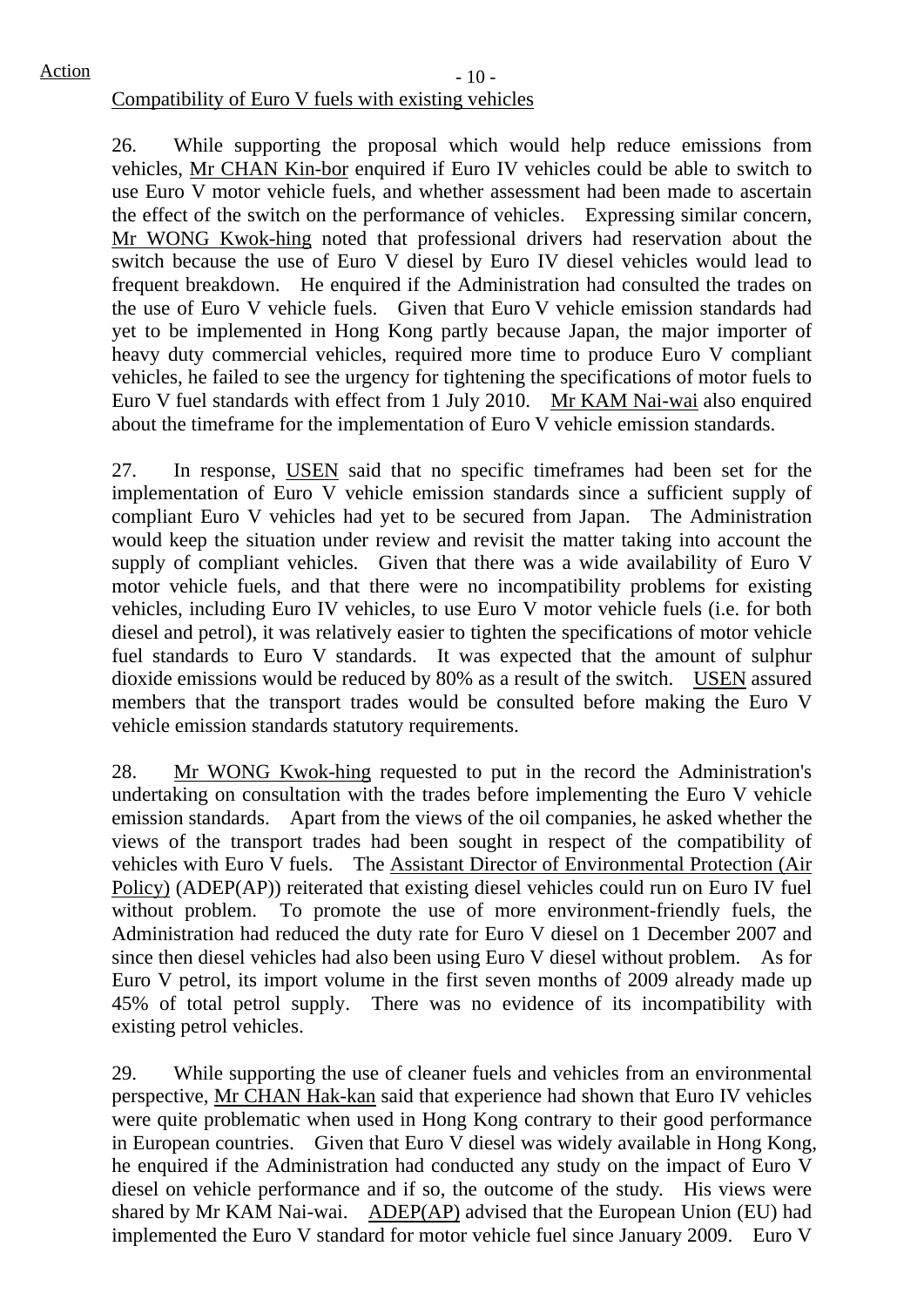$Action$   $-11$  -

diesel was now being offered exclusively for diesel vehicles at all filling stations in Hong Kong while Euro V petrol had gradually became widely available. The actual experience had indicated that Euro V motor vehicle fuels could be used by existing vehicle types. In response to Mr KAM Nai-wai's enquiry about the difference between Euro IV and Euro V fuels, ADEP(AP) explained that the major difference was the tightening of the cap on sulphur content from 0.005% to 0.001%. As Euro V petrol contained less sulphur, it could improve the emission performance of vehicles. For example, an existing petrol vehicle using Euro V petrol would emit about 10% less carbon monoxide, nitrogen oxides and hydrocarbons.

30. Noting that the import volume of Euro V petrol already comprised 45% of the total petrol supply, Ms Cyd HO questioned the need for oil companies to require an advance notice of six months before Euro V petrol was made mandatory. She held the view that the legislation on the mandatory use of Euro V motor vehicle fuels should be implemented as soon as possible. ADEP(AP) explained that once Euro V standard became mandatory for petrol, the oil companies would need to make arrangements to ensure a stable supply of Euro V petrol. A reasonable lead time would be required for the preparatory arrangements. In response to Ms HO's further enquiry on when the existing stock of Euro IV petrol would be exhausted, ADEP(AP) said that the existing stock of Euro IV was not expected to be very high as there were at least monthly shipments of petrol to Hong Kong.

31. Mr Jeffrey LAM considered it necessary for the Administration to confirm that the performance of Euro I, II, III and IV vehicles would not be affected by the switch to Euro V fuels. He also pointed out that, unlike overseas countries where fuels with different octane contents were available to suit the performance of different vehicles, not much choice was offered in filling stations in Hong Kong due to site constraints. As a result, consumers would have no choice but to use whatever fuels available in Hong Kong even if their vehicles did not require the support of fuels with higher octane levels at a higher price. To this end, consideration should be given to providing a wider choice of fuels with different price ranges for consumers to choose from. USEN said that apart from the need to comply with the statutory standards, the types of fuels to be provided in Hong Kong were decided by the oil companies taking into account market needs and site constraints. ADEP(AP) said that the Environmental Protection Department was responsible for setting and enforcing the standards for vehicle fuels to be supplied in Hong Kong for the sake of controlling exhaust emissions. In line with EU, the statutory standards set out certain minimum requirements for octane numbers. It was up to oil companies to decide on the exact octane numbers of their fuel as long as the minimum requirements were fulfilled. Given that the petrol in Hong Kong usually contained higher octane levels than necessary, Mr LAM enquired about the types of vehicles which could only use such types of fuels. ADEP(AP) advised that vehicle performance would differ with different models. In view of the huge price difference between high standard fuel and average standard fuel, Mr LAM remained of the view that a wider choice of fuels should be made available for consumers.

32. Mr CHAN Hak-kan said that biodiesel was not popular in Hong Kong because the Government did not require oil companies to supply biodiesel. He opined that it was pointless to introduce labeling requirements for biodiesel if no efforts were made to promote its use. He asked if Government vehicle fleet would take the lead in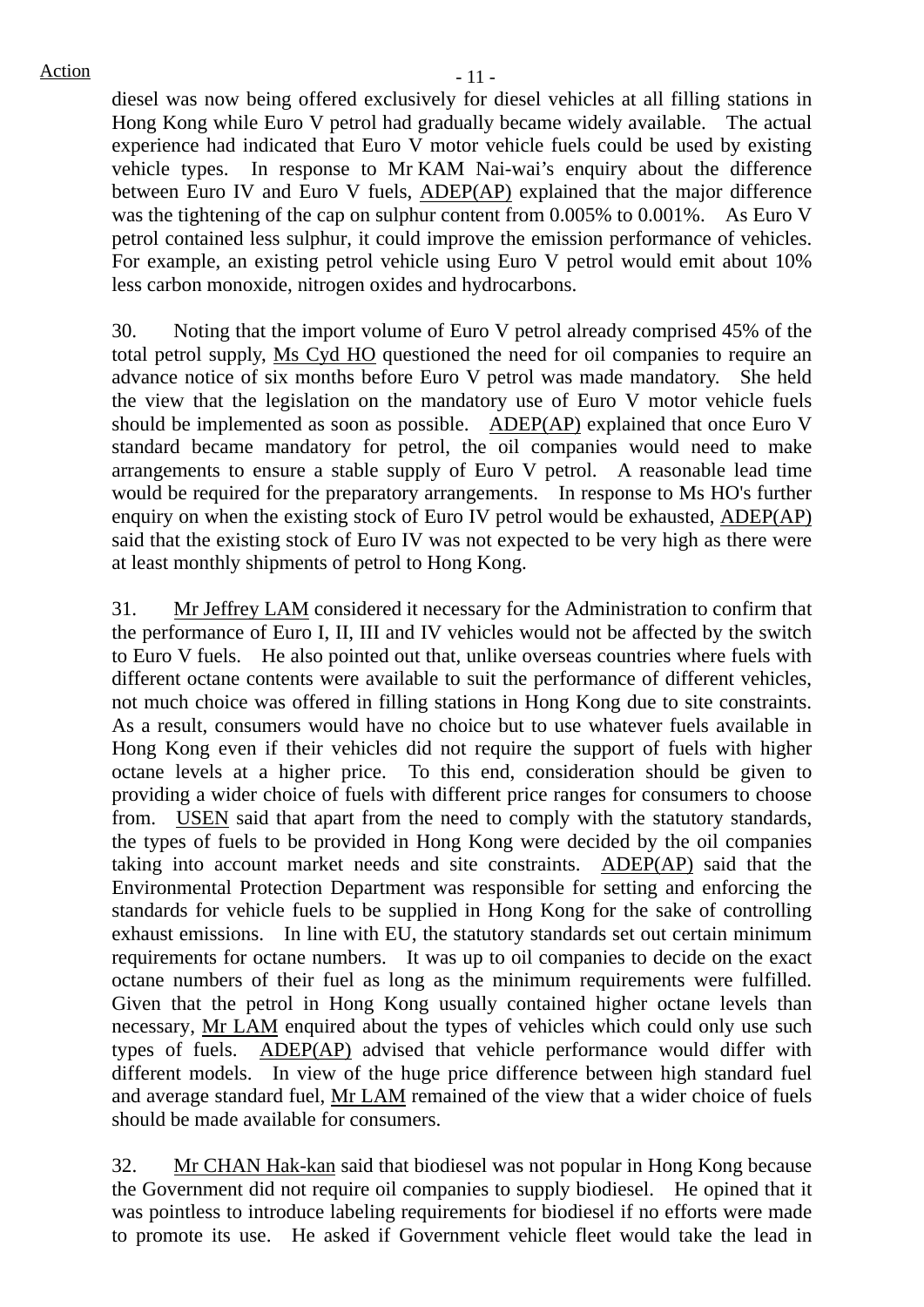using biodiesel to promote its use. USEN explained that the Government would act as a facilitator in the use of biodiesel. The introduction of labeling requirements for motor vehicle biodiesel was meant to boost consumer confidence and to prevent excessive exhaust emissions due to poor biodiesel quality. The supply of motor vehicle biodiesel would depend on the demand for the fuel, and whether the filling stations had the capacity to accommodate the additional supply of biodiesel. On the use of biodiesel by Government vehicles, ADEP(AP) said that Government vehicles would consider using biodiesel when this became available at the filling stations where they would fill their tanks. USEN added that Government diesel vehicles could use diesel with 5% biodiesel content. With the introduction on the specifications for motor vehicle biodiesel, it was expected that subject to the availability of the fuel, they could switch to this fuel.

#### Pricing of fuels

33. Noting that the price premium of Euro V petrol relative to Euro IV petrol could be less than \$0.2 per litre, Mr CHAN Kin-bor enquired if the Government was prepared to introduce concessionary fuel duty for Euro V petrol, in line with that for Euro V diesel, in an attempt to encourage the switch. USEN said that it was difficult to predict the price of Euro V petrol which was determined by market force. According to records, the import volume of petrol in compliance with the tightened sulphur requirement of Euro V fuel standard had increased from 10% in 2008 to about 45% in the first seven months of 2009, indicating that Euro V fuels had become widely available. It was expected that the price of Euro V petrol would be competitive with that of Euro IV petrol. The Administration would monitor the supply and demand of the fuel. The Deputy Director of Environmental Protection (3) said that commercial vehicles were predominantly diesel-driven vehicles. To help allay concern over the potential impact of fuel switch on the operating costs of businesses, the Government introduced concessions in fuel duty on Euro V diesel. However, this was not the case for Euro V petrol which was used mostly by private cars. Besides, as both Euro V and Euro IV petrol were currently selling at the same price at pump stations, the price differential between the two types of fuel was unlikely to be substantial.

34. Mr Albert CHAN expressed concern that the oil companies would use different excuses to increase the price of Euro V petrol with a view to profiteering from the switch. He enquired about the measures to safeguard consumers' interests and avoid profiteering by oil companies. USEN said that the Consumer Council had been closely monitoring fuel prices, information of which had been uploaded onto its website. Data on the import and retail prices of fuels were also made available on Government's website. The Administration would keep monitoring the situation upon tightening of the specifications of motor vehicle fuels to Euro V standard. Mr CHAN further enquired about the supply of environment-friendly vehicles, including Euro V and electric vehicles. He considered it necessary for the Government to formulate a strategy on the promotion of environment-friendly vehicles, based on their supply and availability. USEN said that it was a Government policy to promote the use of more environment-friendly vehicles and fuels. While efforts had been made to introduce electric vehicles to Hong Kong, Euro V vehicle models remained more popular in the near future than electric vehicles since the technological development of the latter was relatively new.